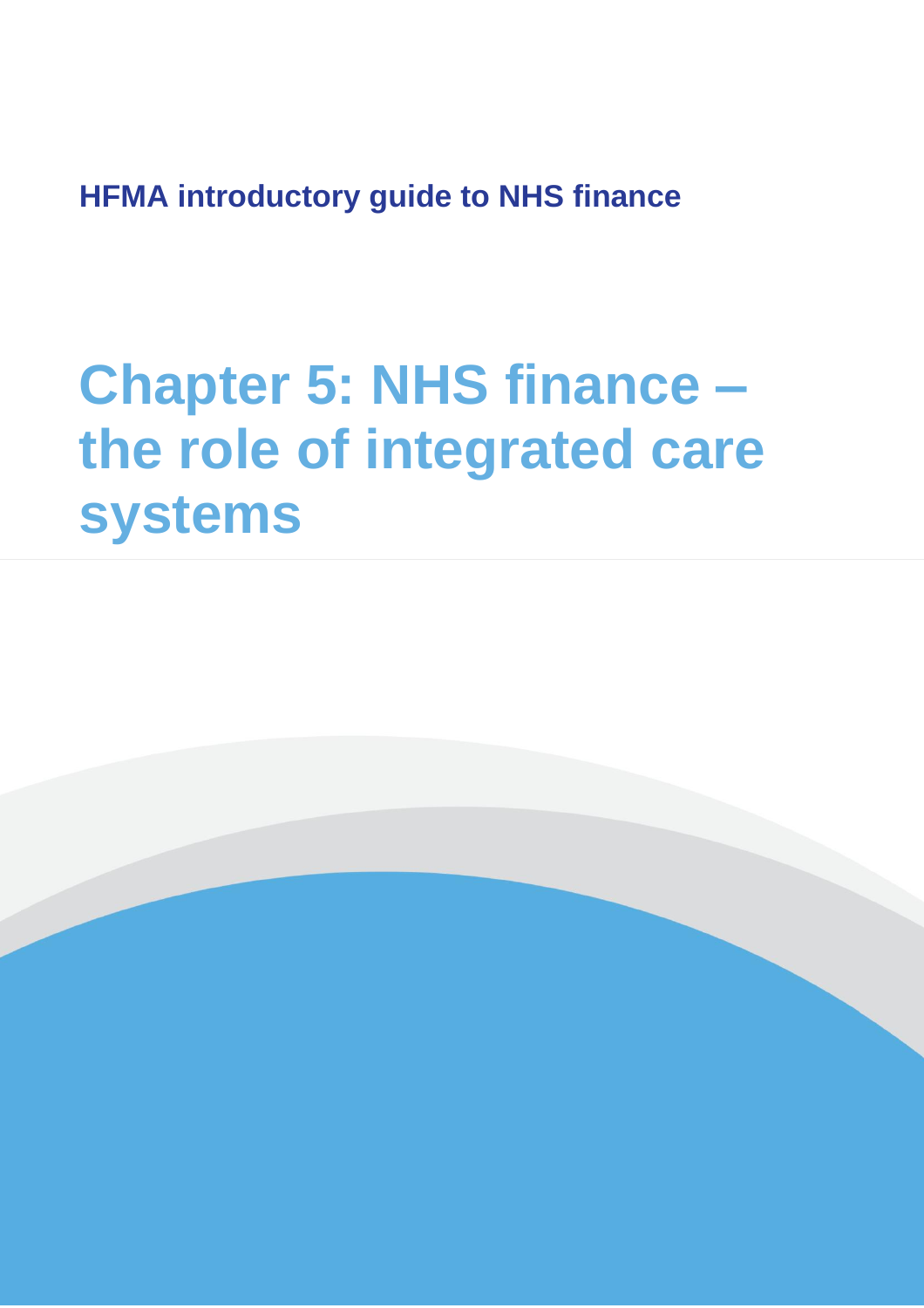# **Chapter 5: NHS finance – the role of integrated care systems**

### **Overview**

 $\bullet$ 

**This chapter looks at what integrated care systems (ICSs) are, how they are structured and what their role is. The** *Health and Care Act 2022<sup>50</sup>* **(the Act) is expected to be enacted on 1 July 2022 and it will bring the proposals set out in the white paper,** *Integration and innovation: working together to improve health and social care for all<sup>51</sup>***, into effect.**

**Current arrangements and expectations for ICSs will be reflected in this chapter. ICS arrangements are expected to be refined over time as legislation changes are made and greater system working develops.**

**Subject to legislation being agreed each ICS will comprise:** 

- **an integrated care partnership (ICP): the broad alliance of organisations and representatives concerned with improving the care, health and wellbeing of the population, jointly convened by local authorities and the NHS.**
- **a statutory integrated care board (ICB) bringing the NHS together locally to improve population health and care, replacing CCGs.**

**The Act will establish ICBs and ICPs across England. This will be done at the same time as abolishing clinical commissioning groups (CCGs).**

**To remind yourself of the overall structure of the NHS and where ICSs fit, look back at the diagram on page 13.**

# **5.1 What are ICSs?**

ICSs currently exist as non-statutory partnerships, bringing together acute, community and mental health trusts, GPs, other primary care services, local authorities and other care providers including the voluntary, community and social enterprise (VCSE) sector. ICSs cover the whole of England and the principle of coterminosity – an ICS being coterminous with one or more upper-tier local authority areas  $-$  has been applied in most cases, with a small number of exceptions<sup>52</sup>.

The aim of ICSs is to 'improve the health of all residents, better support people living with multiple and long-term conditions, preventing illness, tackling variation in care and delivering seamless services while getting maximum impact for every pound'.<sup>53</sup>

ICSs represent a shift away from the former focus on competition towards a new model of collaboration. Building on sustainability and transformation partnerships (STPs) set up in 2016, an ICS is 'a new type of even closer collaboration. In an ICS, NHS organisations, in partnership with

<sup>50</sup> UK Parliament, *[Health and Care Bill](https://bills.parliament.uk/bills/3022)*, July 2021 – the Act was not available to reference at time of publication <sup>51</sup> Department of Health and Social Care, *[Integration and innovation: working together to improve health and](https://www.gov.uk/government/publications/working-together-to-improve-health-and-social-care-for-all/integration-and-innovation-working-together-to-improve-health-and-social-care-for-all-html-version)  [social care for all](https://www.gov.uk/government/publications/working-together-to-improve-health-and-social-care-for-all/integration-and-innovation-working-together-to-improve-health-and-social-care-for-all-html-version)*, February 2021

<sup>52</sup> Department of Health and Social Care, *[Integrated care systems boundaries review: decision summary](https://www.gov.uk/government/publications/integrated-care-systems-boundaries-review-decision-summary/integrated-care-systems-boundaries-review-decision-summary)*, July [2021](https://www.gov.uk/government/publications/integrated-care-systems-boundaries-review-decision-summary/integrated-care-systems-boundaries-review-decision-summary)

<sup>53</sup> [NHS England » NHS achieves key Long Term Plan commitment to roll out integrated](https://www.england.nhs.uk/2021/03/nhs-achieves-key-long-term-plan-commitment-to-roll-out-integrated-care-systems-across-england/) care systems across [England](https://www.england.nhs.uk/2021/03/nhs-achieves-key-long-term-plan-commitment-to-roll-out-integrated-care-systems-across-england/)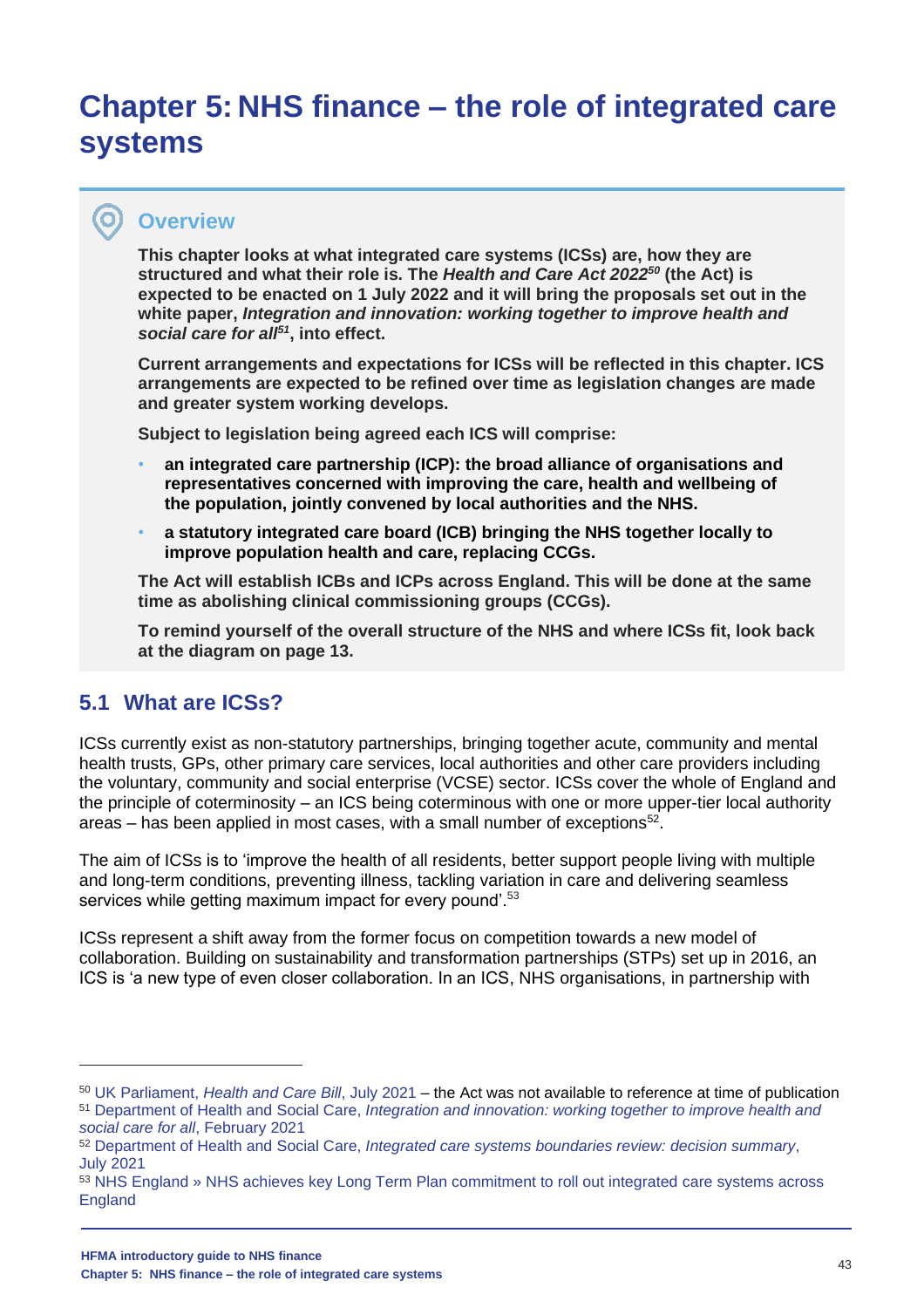local councils and others, take collective responsibility for managing resources, delivering NHS standards, and improving the health of the population they serve'. <sup>54</sup>

As set out in the Act, a statutory body will be created for each ICS – known as the integrated care board (ICB) - to drive forward the progress on integration. An integrated care partnership (ICP) must be established as a joint committee of every ICB with those local authorities that fall wholly or in part in the area covered by the ICB.

**Integrated care** is about giving people the support they need, joined up across local councils, the NHS, and other partners. It removes traditional divisions between hospitals and family doctors, between physical and mental health, and between NHS and council services. In the past, these divisions have meant that too many people experienced disjointed care.

**Integrated care systems** (ICSs) are new partnerships between the organisations that meet health and care needs across an area, to coordinate services and to plan in a way that improves population health and reduces inequalities between different groups.

**Integrated care boards** (ICBs) will take on the NHS commissioning functions of CCGs as well as some of NHS England's commissioning functions. It will also be accountable for NHS spend and performance within the system.

**Integrated care partnerships** (ICPs) bring together the ICBs, their partner local authorities and other locally determined representatives and are tasked with developing a strategy to address the health, social care and public health needs of their system, and being a forum to support partnership working.

# **5.2 ICS structure and responsibilities**

#### **Current arrangements**

Prior to the *Health and Care Act 2022,* there was no statutory basis for ICSs. They were voluntary partnerships, which developed with varying priorities and arrangements to reflect different local geography, demography, health challenges and history of collaboration. The Act will put these arrangements onto a statutory footing.

ICSs bring together local organisations in a pragmatic and practical way to deliver integration with the aim to deliver their 'four core purposes of:

- improving outcomes in population health and healthcare
- tackling inequalities in outcomes, experience and access
- enhancing productivity and value for money; and
- helping the NHS to support broader social and economic development'.<sup>55</sup>

<sup>54</sup> [NHS England and NHS Improvement](https://www.england.nhs.uk/integratedcare/integrated-care-systems/)*, Integrated care systems*, January 2021

<sup>55</sup> NHS England and NHS Improvement, *2021/22 priorities [and operational planning guidance: implementation](https://www.england.nhs.uk/wp-content/uploads/2021/03/B0468-implementation-guidance-21-22-priorities-and-operational-planning-guidance.pdf)  guidance*[, March 2021](https://www.england.nhs.uk/wp-content/uploads/2021/03/B0468-implementation-guidance-21-22-priorities-and-operational-planning-guidance.pdf)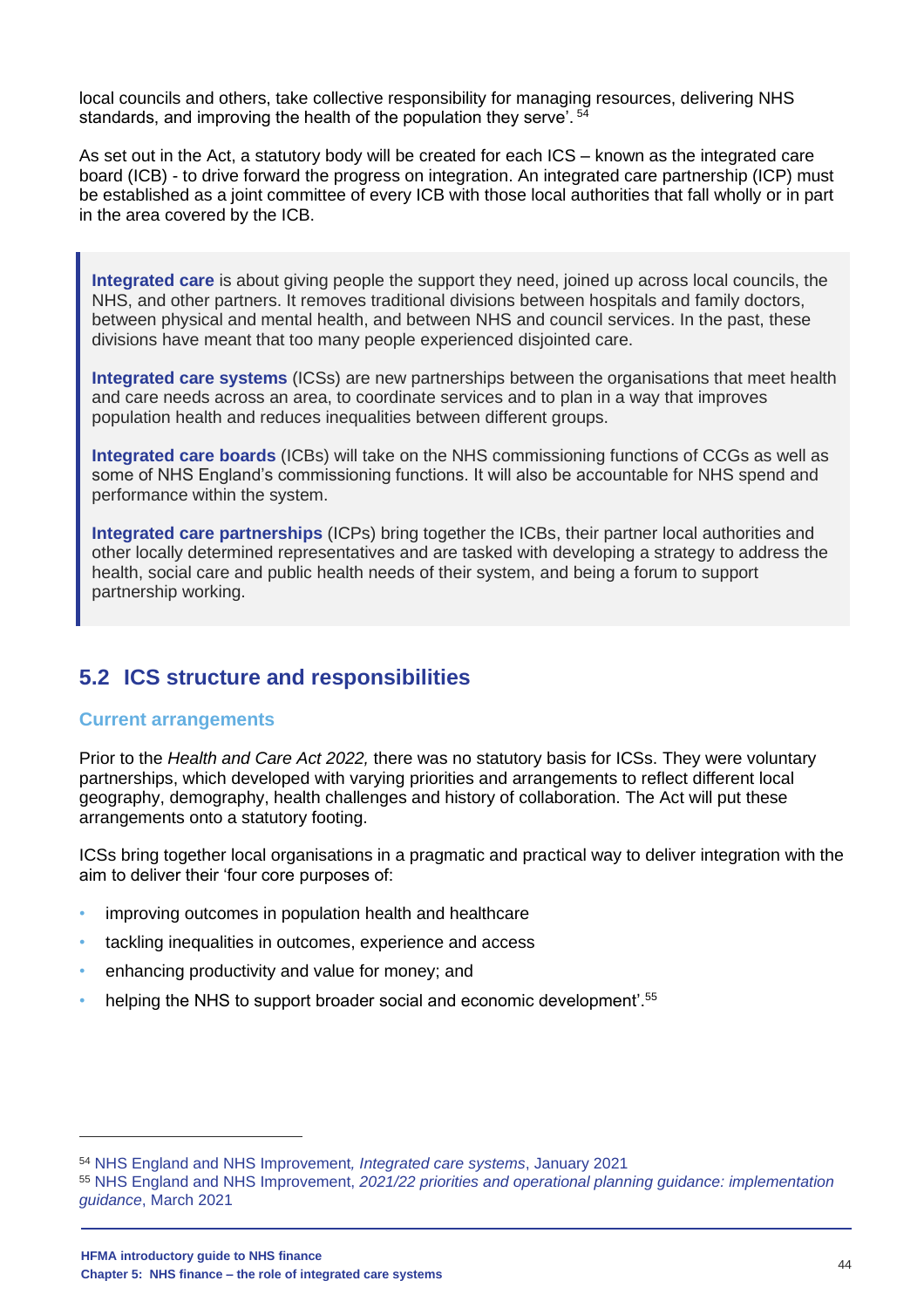As set out in *Next steps to building strong and effective integrated care systems across England<sup>56</sup>*, to deliver the aim to provide a more integrated service 'will require all parts of our health and care system to work together as ICSs, involving:

- stronger partnerships in local places between the NHS, local government and others with a more central role for primary care in providing joined-up care
- provider organisations being asked to step forward in formal collaborative arrangements that allow them to operate at scale
- developing strategic commissioning through systems with a focus on population health outcomes
- the use of digital and data to drive system working, connect health and care providers, improve outcomes and put the citizen at the heart of their own care.'**Error! Bookmark not defined.**

In delivering on the core ICS design principles of subsidiarity (performing only those tasks which cannot be performed at a more local level) and collaboration, NHSE&I has set out three key components within an ICS – system, place and neighbourhoods.

As set out in *Designing integrated care systems in England*, 'there are three important levels at which decisions are made:

- **Neighbourhoods** (populations circa 30,000 to 50,000 people) served by groups of GP practices working with NHS community services, social care and other providers to deliver more coordinated and proactive services, including through primary care networks (PCNs).
- **Places** (populations circa 250,000 to 500,000 people) served by a set of health and care providers in a town or district, connecting PCNs to broader services including those provided by local councils, community hospitals or voluntary organisations.
- **Systems** (populations circa 1 million to 3 million people) in which the whole area's health and care partners in different sectors come together to set strategic direction and to develop economies of scale.'<sup>57</sup>

#### **Legislative changes**

The Act, due to take effect from 1 July 2022, will put ICSs on a statutory footing, legislating for every part of the England to be covered by an ICB and ICP (together known as an ICS). As well as establishing ICSs on a statutory footing, other elements in the Act include formally merging NHS England and NHS Improvement; and making changes to procurement and competition rules relating to health services. The Act does not cover wider reforms of the social care and public health systems.

In 2021/22 ICSs were expected to build on developments so far in preparation to become statutory organisations. The Act and explanatory notes, alongside the white paper and *Integrated care systems: design framework<sup>58</sup>* begin to set out how the NHS will operate within a statutory ICS. This includes areas of consistent national requirements for all ICSs, as well as where local determination of approach can be applied. A number of quidance documents have been published by NHSE&I<sup>59</sup> to cover areas such as governance, provider collaboratives and engagement, as well as a due diligence checklist to support the transition from CCGs to ICBs.

<sup>56</sup> NHS England, *[Integrating care: Next steps to building strong and effective integrated care systems across](https://www.england.nhs.uk/publication/integrating-care-next-steps-to-building-strong-and-effective-integrated-care-systems-across-england/)  England*[, January 2021](https://www.england.nhs.uk/publication/integrating-care-next-steps-to-building-strong-and-effective-integrated-care-systems-across-england/)

<sup>57</sup> NHS England and NHS Improvement, *[Designing integrated care systems in England](file:///C:/Users/lisa.robertson/AppData/Local/Microsoft/Windows/INetCache/Content.Outlook/48RW6J8R/designing-integrated-care-systems-in-england.pdf)*, June 2019

<sup>58</sup> NHS England and NHS Improvement, *[Integrated care systems: design framework](https://www.england.nhs.uk/wp-content/uploads/2021/06/B0642-ics-design-framework-june-2021.pdf)*, June 2021

<sup>59</sup> [NHS England and NHS Improvement,](https://future.nhs.uk/ICSGuidance/view?objectID=710820) *FutureNHS Collaboration Platform – ICS guidance workspace* (login to the FutureNHS site is required)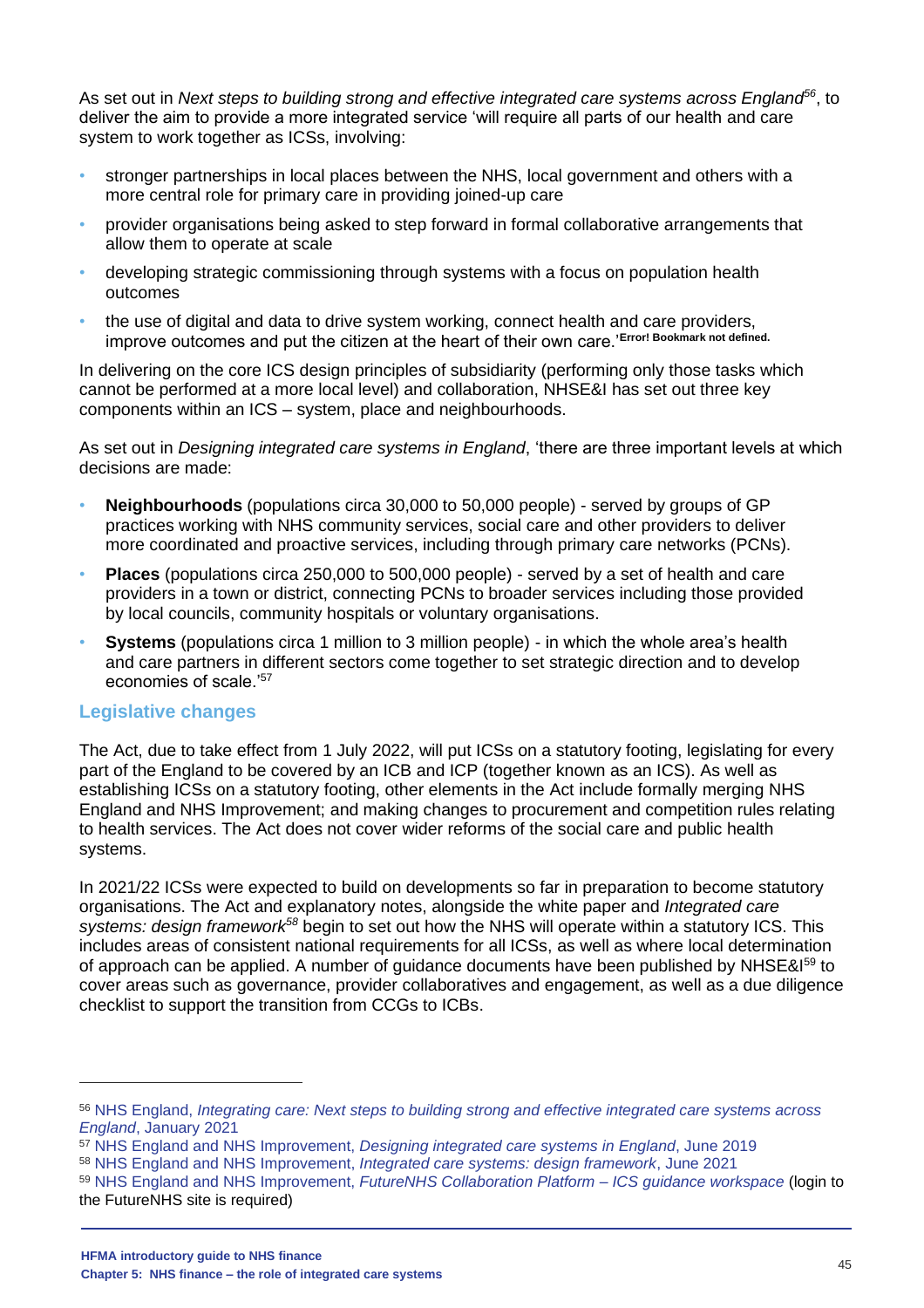There are two forms of integration which will be underpinned by the legislation: integration within the NHS to remove some of the boundaries to collaboration; and greater collaboration between the NHS and local government, as well as wider delivery partners, to deliver improved outcomes to health and wellbeing for local people

There is also a clear recognition that place-based partnerships and provider collaboratives will be important elements of an ICS structure. Neither of these will be statutory bodies, but instead be constructs of existing organisations.

#### **Integrated care board (ICB)**

The ICB's function will be to arrange for the 'provision of services for the purpose of the health service in England'. This means commissioning health services, including primary care services, for the area that the ICB covers unless those services are commissioned by NHS England. NHS England will be able to delegate some of its functions to ICBs.

All ICBs will have a duty to exercise their functions effectively, efficiently and economically. The general duties of an ICB will include improving the quality of services, reducing inequalities, promote patient involvement and patient choice, promote innovation, research, education and training.

Property, rights and liabilities will be transferred from CCGs to ICBs or NHS England in accordance with a transfer scheme. The schemes will transfer everything either to a single ICB where the areas both bodies cover are the same or to one or more ICBs where the areas do not coincide. Staff will transfer in accordance with TUPE regulations. ICBs will be able to employ staff, their remuneration and terms and conditions are to be determined by the ICB.

However, an ICB will not simply be a larger CCG and is expected to work differently in practice – its governance model reflects the need for integration and collaboration across the system. It will have the ability to exercise its functions through place-based committees (while remaining accountable for them) and it will also be directly accountable for NHS spend and performance within the system.

Each ICB will be governed by a constitution. Each ICB will consist of:

- a chair appointed by NHS England with the approval of the Secretary of State for Health and Social Care
- a chief executive appointed by the chair with the approval of NHS England
- at least three other members referred to as ordinary members. Ordinary members must include:
	- one member jointly nominated by the NHS providers that provide services in the ICB's area
	- one member jointly nominated by those who provide primary medical services in the ICB's area
	- one member jointly nominated by the local authorities whose areas coincide with, or include all or part of, the ICB's area.

At the start of each year, the ICB and its partner NHS trusts and NHS foundation trusts must prepare a forward plan setting out how they propose to exercise their functions in the next five years and a plan setting out their planned capital resource use. Both plans must be shared with the ICP for the area, each health and wellbeing board established by a local authority that covers some or all of the ICB's area and NHS England. The forward plan must be subject to consultation with the people that the ICB is responsible for.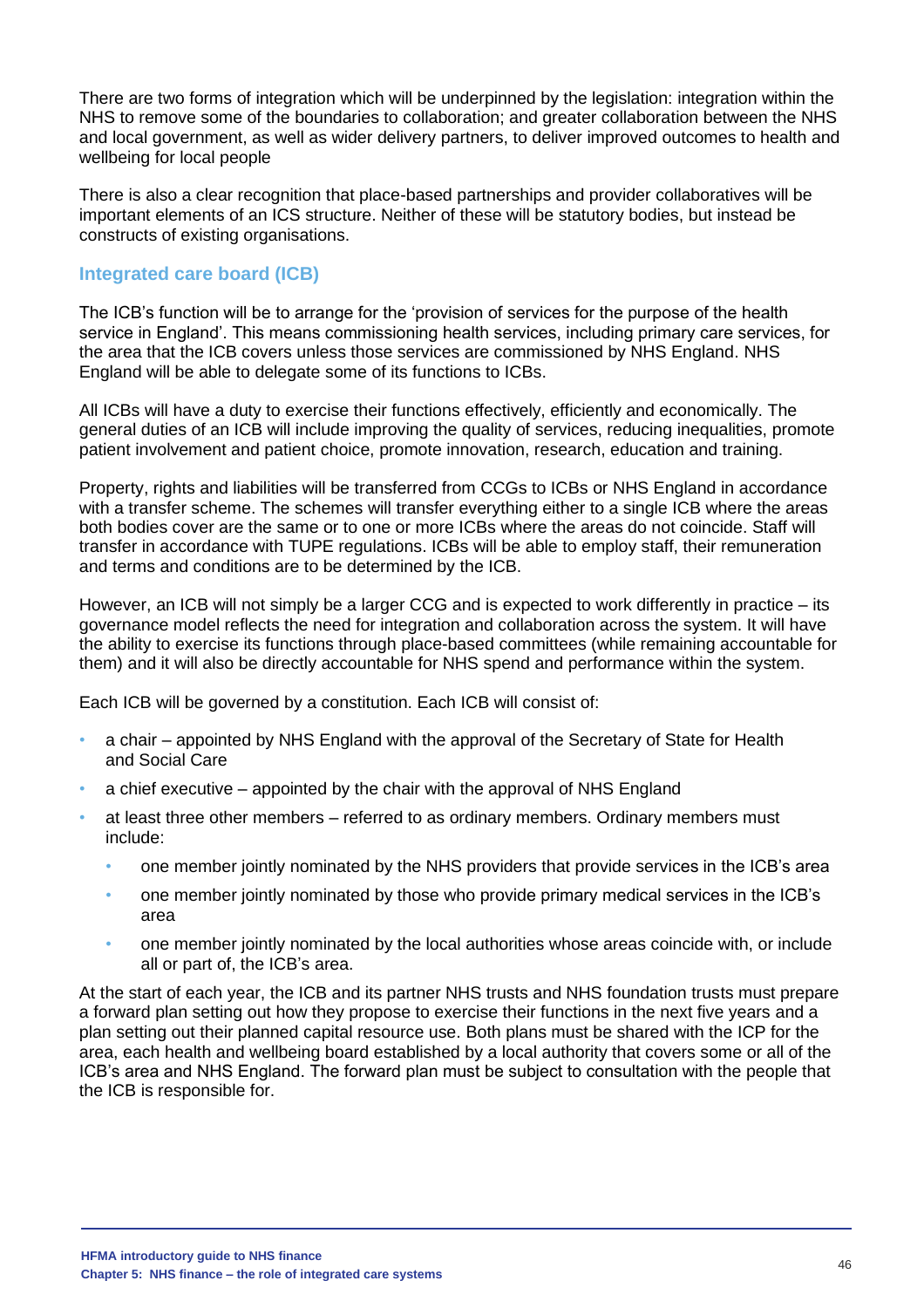For some services that cover wide geographical areas, ICBs will need to work together to develop shared plans. The supporting governance arrangements will be co-designed between the relevant providers, ICBs and NHS England regional teams. It will be important for those working across integrated care system boundaries, such as ambulance providers, to agree their working relationships with the ICSs that they support, with a view to avoiding unnecessary variation of practice or duplication.

## **Integrated care partnership (ICP)**

The ICP must be established as a joint committee of the ICB with those local authorities that fall wholly or in part in the area covered by the ICB. The ICP will be made up of:

- one member appointed by the ICB
- one member appointed by each of the responsible local authorities
- any other members appointed by the ICP.

As well as local NHS bodies and local authorities, members of the partnership could include the voluntary, community and social enterprise (VCSE) sector; statutory bodies with an interest in housing, justice or education; or members from health and wellbeing boards. The *ICS design framework* sets out the intention that there should be a broad representation of partners working to improve health and care in their communities.

The ICP must be given the local authorities' joint strategic needs assessment. The ICP will prepare an integrated care strategy that sets out how the assessed needs of the area are to be met by the exercise of the functions of the ICB, NHS England and local authorities. This strategy must consider the extent to which those needs could be met more effectively by making pooled budget arrangements under section 75 of the *NHS Act 2006*.

#### **Place-based partnerships**

The legislation will create an enabling framework for local partners to build on existing partnerships at place and system levels that align services and decision-making in the interest of local people. There will be no legislative provision about the arrangements at place, although there is the expectation that ICBs will establish place-based arrangements. There is no definition given for what place should be as this is down to local determination. For small ICSs, place could have the same geographic footprint as the ICS. However, it is important that places reflect meaningful communities and enable joined-up decision making across the NHS, local authority and other partners. The ICB will remain accountable for resources deployed at a place level. A number of possible governance structures for place-based partnerships are set out within the *ICS design framework*.

#### **Provider collaboratives**

Provider collaboratives are partnership arrangements involving two or more trusts working across multiple places to realise the benefits of mutual aid and working at scale. From April 2022 trusts providing acute or mental health services are expected to be part of at least one provider collaborative. Collaboratives are expected to be a key part of service transformation, enabling shared ownership of objectives and plans. Governance arrangements for the collaborative will be subject to local determination. ICBs may contract with a provider collaborative with a lead provider or with each individual party within the collaborative.

Providers of NHS services will play a key role in identifying the priorities for change and delivering the solutions for better outcomes for the population. It is expected that the contracts held by the providers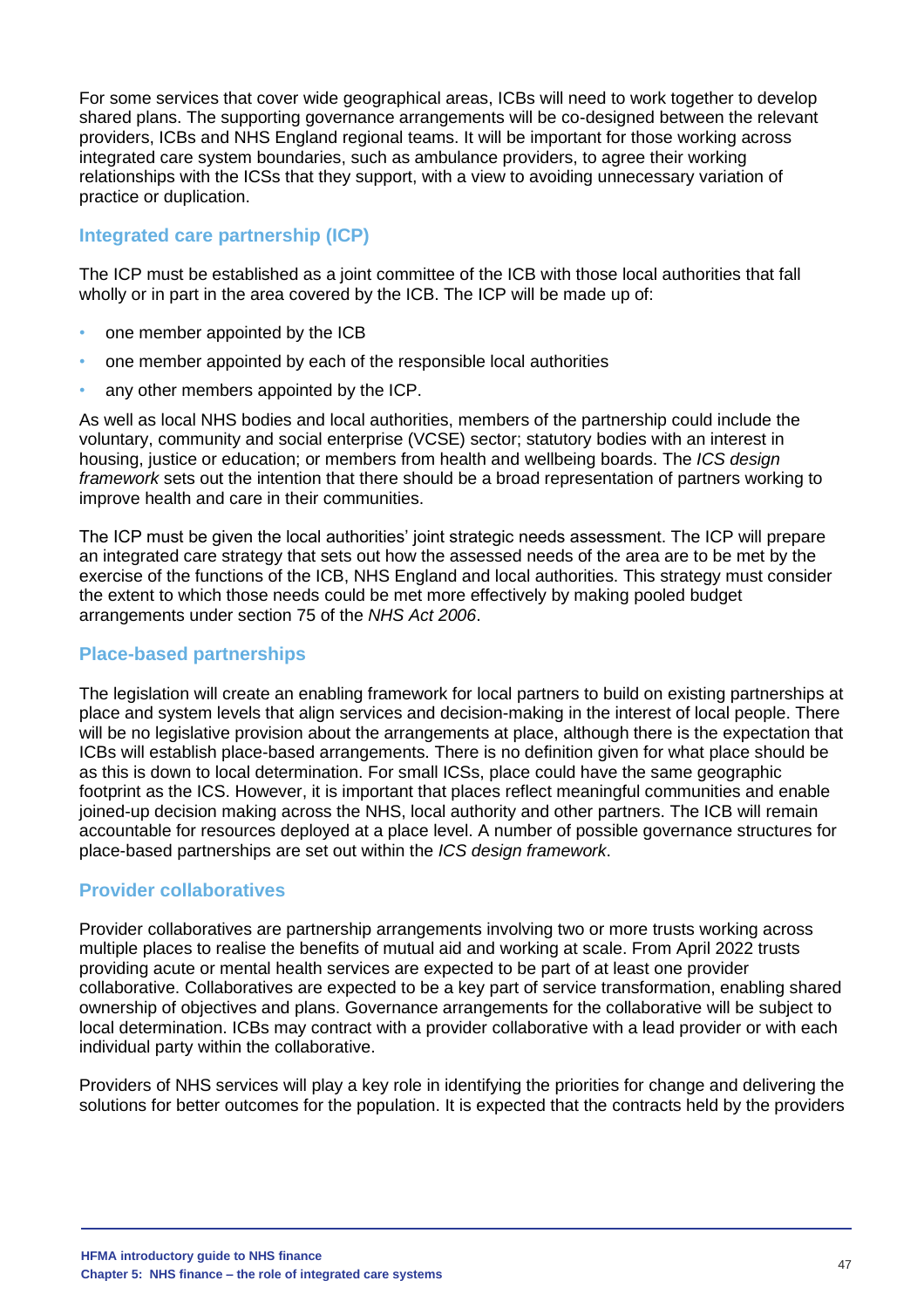of healthcare services will evolve to support longer-term, outcomes-based agreements, with less transactional monitoring.

#### **Collaborative culture**

As set out in the Act, all NHS bodies (NHS England, ICBs, NHS trusts and NHS foundation trusts) will have a new statutory duty to 'have regard to wider effect of decisions'. When making decisions about the exercise of the body's functions, regard must be taken 'to all likely effects of the decision in relation to':

- the health and well-being of the people of England
- the quality of healthcare services provided to individuals in England
- efficient and sustainable use of resources.

As recognised in the white paper, legislation is just one part of the change and much relies on having trust, the right workforce, good leadership and getting the incentives and financial flows right. It is not possible to legislate for collaboration and co-ordination of local services. This requires changes to behaviours, attitudes and relationships. The financial framework and governance arrangements can support this, but it will take time and effort to embed the current cultural changes taking place.

One of the fundamental principles of an ICS is to use the power of partnership working to coalesce around the citizen to deliver health and social care. To improve population health, address inequalities, improve allocative efficiency, and help to support broader social and economic development, there will need to be real clarity on the relative and combined role of all partners on these agendas.

# **5.3 How ICSs are financed and regulated**

System envelopes were introduced in 2021/22 with NHSE&I allocations provided to ICSs (via a lead CCG for the system). These combined core CCG revenue allocations with non-recurrent funds such as the financial recovery fund, and any Covid-19 funding. In addition, capital allocations and elective recovery funding are accessed at a system level, and distributed to partner organisations in accordance with agreed priorities. There is more detail about CCG allocations in chapter 6 and chapter 10 includes more information about how the NHS is financed.

ICSs are expected to work across their partner organisations to produce plans that consider alignment between CCGs and providers, and between activity, workforce and finances. Plans should summarise how, as systems, the operational planning guidance priorities will be delivered.

Once the Act is enacted, ICBs will have to contain expenditure within the limits directed by NHS England. This is the ICBs statutory duty as an organisation and is separate to the requirement to deliver system financial balance. The ICB will be able to set a delegated budget for place-based partnerships, adopting the principle of equal access for equal need and the requirements to reduce health inequalities. The ICB board and chief executive will remain responsible for services under delegation arrangements and should ensure that assurance can be provided on the spending of public money. ICBs will be able to enter into income generation arrangements as long as they do not interfere with its other functions. They will also be able to make grant payments to NHS trusts or NHS foundation trusts and grants or loans to voluntary bodies.

NHS England may make directions about ICBs' management or use of financial or other resources. NHS England may also set joint financial objectives for ICBs and their partner NHS trusts and NHS foundation trusts. ICBs and partner NHS trusts and NHS foundation trusts must exercise their